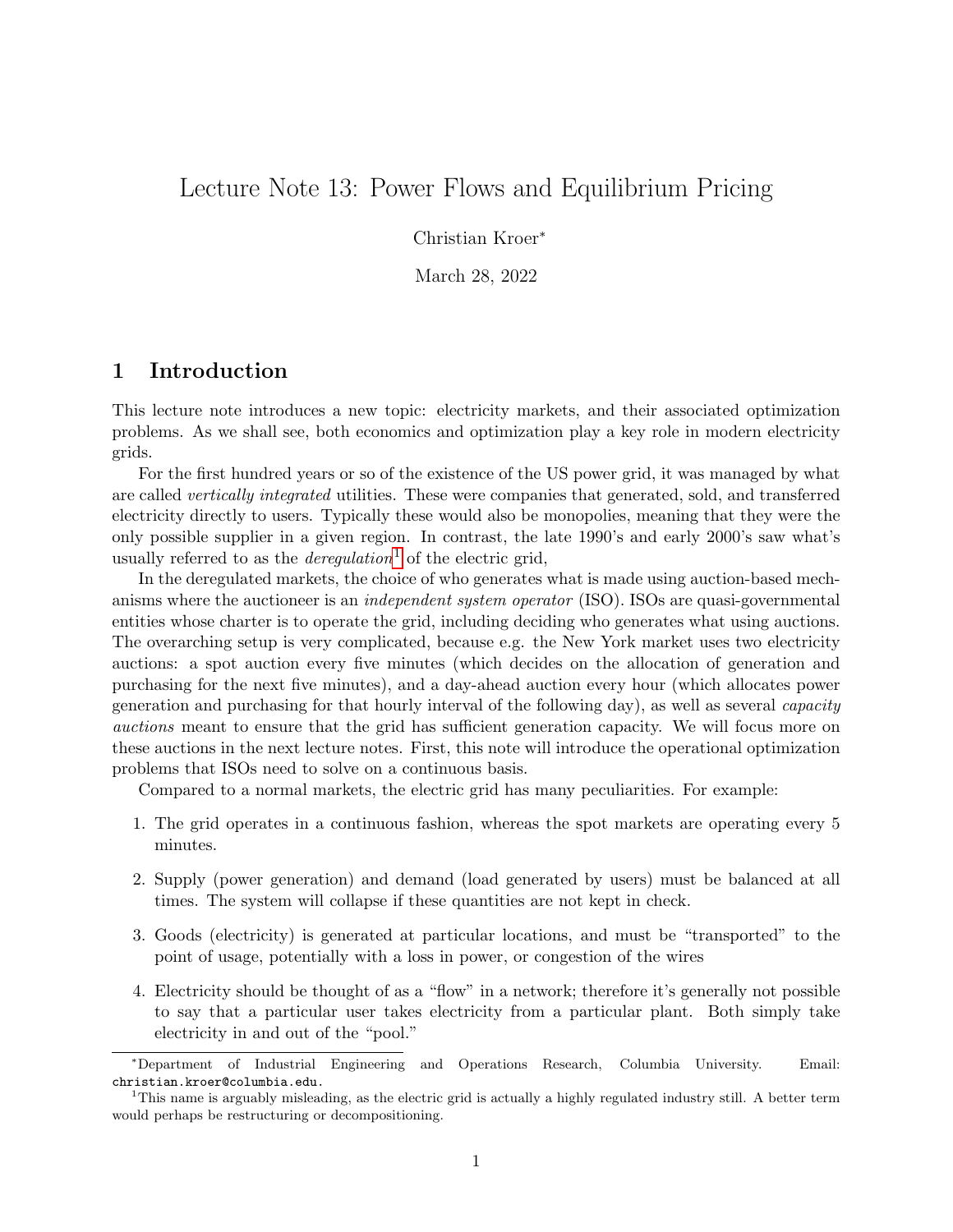5. Different types of electricity generators (e.g. wind, gas, nuclear) all have very different operating constraints, and thus differ in their ability to increase or decrease productions, and the speed at which they can do so.

These peculiarities are good to keep in mind when thinking about the grid and its markets, because they mean that e.g. incentives can be a tricky subject.

# 2 Optimal Power Flow

We now introduce the *optimal power flow* (OPF) problem. In OPF, we are given a directed network  $V, E$  of nodes and edges representing the electric grid in question. The set of nodes V in power parlance is called the set of buses. I will use nodes and buses interchangeably. The buses should be thought of as important locations in the physical grid, e.g. generation points, load points, or substations. The set of edges  $E$  is the connections between buses. In power parlance, these are called transmission *lines*. We let  $E_i$  be the set of edges departing bus i.

The alternating current OPF (ACOPF) problem is a nonconvex quadratic optimization problem which models physics of the power flow problem including the fact that complex variables are needed. In particular, the net addition or removal of flow at a bus  $i$  will be a complex variable  $p_i + \mathbf{i}q_i$ , and similarly the power flow on a line  $(i, j) \in E$  will be a complex variable  $p_{ij} + \mathbf{i}q_{ij}$ . We will mostly work with a linearization of this model, but I want to briefly describe it, so that you are aware of the approximation that is being made in the eventual LP we will use. To represent the problem, we will need the following variables:

- $v_i$  is a complex number describing the voltage at bus  $i \in V$
- $p_i$  is a real number describing the difference between generation and demand of real power at bus  $i \in V$
- $q_i$  is the complex part of the difference between generation and demand of *reactive* power at bus  $i \in V$
- $p_{ij}$  is the real part of the power flow on line  $i, j \in E$ ;  $p_{ij} > 0$  means power is flowing from i to j and  $p_{ij} < 0$  means power flows the opposite direction
- $q_{ij}$  is the reactive power flow on line  $i, j \in E$

We will also need the following constants:

- i will refer to the imaginary unit satisfying  $i^2 = 1$
- $y_{ij} = g_{ij} + ib_{ij}$  is a complex number describing the *admittance* of the line *i* to *j*
- $\underline{v}_i, \overline{v}_i$  are lower and upper bounds on the voltage at bus i
- Each bus  $i \in V$  is subject to box constraints on its real power  $\underline{p}_i$ ,  $\overline{p}_i$ , and reactive power  $\underline{q}_i$ ,  $\overline{q}_i$
- Each line  $i, j \in E$  is subject to a bound  $\bar{s}_{ij}$  on the apparent power flow  $p_{ij}^2 + q_{ij}^2$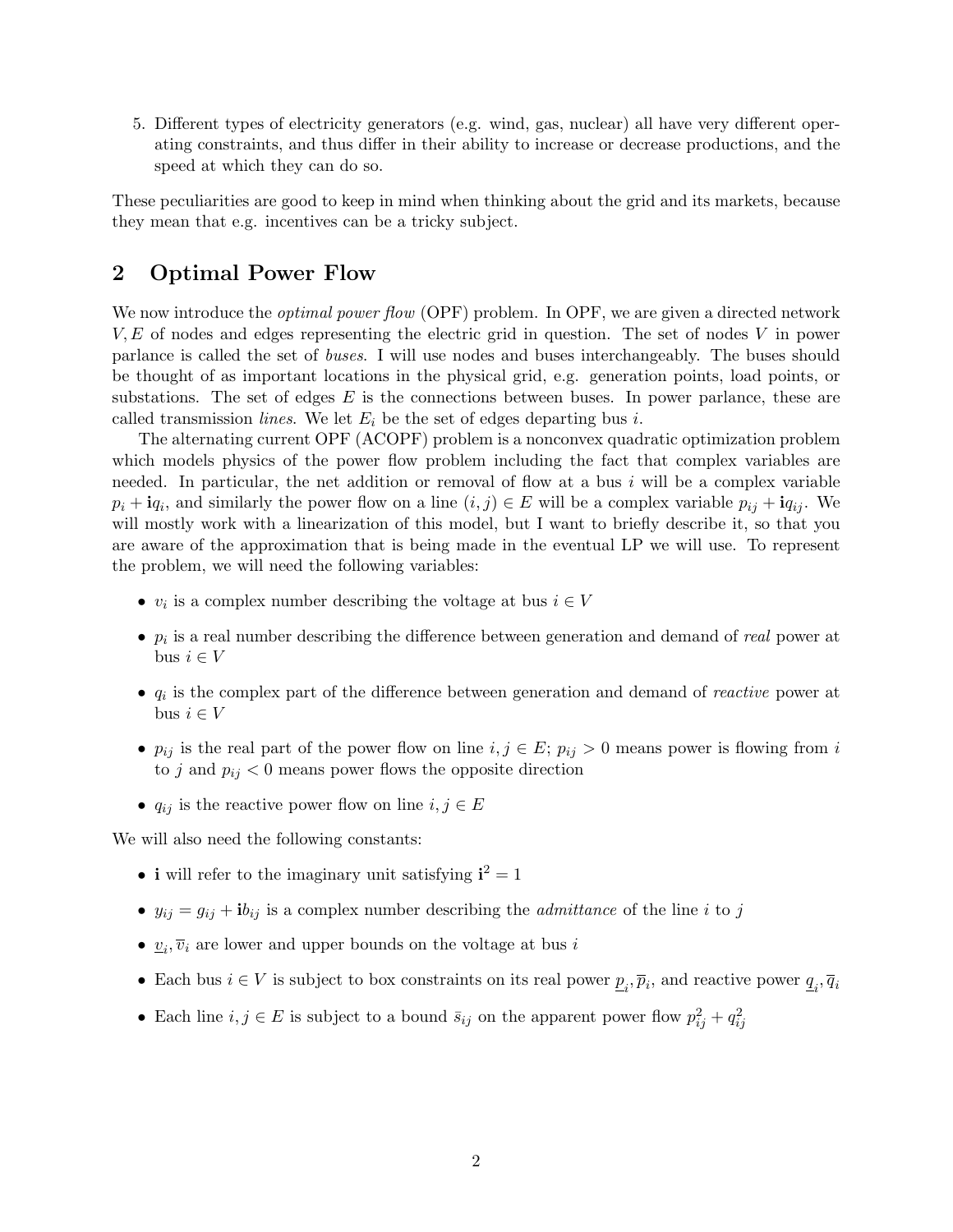With all that, the ACOPF problem looks as follows, where  $f$  is some objective functions that we wish to optimize subject to the power flow constraints.

<span id="page-2-0"></span>
$$
\min_{v,p,q} f(v, p, q)
$$
\n
$$
\text{s.t. } p_{ij} + \mathbf{i}q_{ij} = v_i(v_i^* - v_j^*)y_{ij}^*, \quad \forall (i, j) \in E
$$
\n
$$
p_{ij}^2 + q_{ij}^2 \le \overline{s}_{ij}, \qquad \forall (i, j) \in E
$$
\n
$$
\sum_{j \in E_i} p_{ij} = p_i, \qquad \forall i \in V
$$
\n
$$
\sum_{j \in E_i} q_{ij} = q_i, \qquad \forall i \in V
$$
\n
$$
p_i \in [\underline{p}_i, \overline{p}_i], \qquad \forall i \in V
$$
\n
$$
q_i \in [\underline{q}_i, \overline{q}_i], \qquad \forall i \in V
$$
\n
$$
|v_i| \in [\underline{v}_i, \overline{v}_i], \qquad \forall i \in V
$$
\n
$$
v_i \in V
$$

The above problem is a very difficult optimization problem. In particular, even if  $f$  is a linear function, the first constraint is a nonconvex quadratic constraint, which makes the problem NPhard in general. This leads to numerous problems, including the fact that this problem is typically too hard to solve to optimality for real-world OPF problems. A second issue is the lack of strong duality, which is something that we will need later.

### 3 Linearized Power Flow

Going forward, we will work with a simplified model of power flows, which linearizes the nonconvex quadratic constraint in Eq. [\(ACOPF\)](#page-2-0). We will call this model  $DC$  power flow (DCOPF), though this terminology is misleading, because it does not actually model direct-current power flows. Instead, it is simply a linearized approximation to AC power flows.

This model is obtained by making a number of simplifying assumptions of Eq. [\(ACOPF\)](#page-2-0). First, because reactive power is negligible relative to real power, we set all reactive power variables to zero, meaning that we can remove all q variables and associated constraints.

Next, we write the complex variables using polar coordinates  $v_i = |m_i|e^{i\theta_i}$  for each i. Then, we get the following equation for the real part of the nonconvex equation:

$$
p_{ij} = g_{ij} |m_i|^2 - |m_i| |m_j| (g_{ij} \cos(\theta_i - \theta_j) - b_{ij} \sin(\theta_i - \theta_j)).
$$

Then, we set all voltage magnitudes equal to one, i.e.  $|m_i|=1$ . Finally, we set  $g_{ij}=0$  because  $g_{ij} \ll b_{ij}$ .

After making all these simplifications, the DCOPF problems has only linear constraints:

<span id="page-2-1"></span>
$$
\min_{\theta, p} f(\theta, p)
$$
\n
$$
\text{s.t. } p_{ij} = b_{ij}(\theta_i - \theta_j), \quad \forall (i, j) \in E
$$
\n
$$
\sum_{j \in E_i} p_{ij} = p_i, \qquad \forall i \in V \qquad \qquad \text{(DCOPF)}
$$
\n
$$
p_i \in [\underline{p}_i, \overline{p}_i], \qquad \forall i \in V
$$
\n
$$
|p_{ij}| \le \overline{s}_{ij}, \qquad \forall (i, j) \in E
$$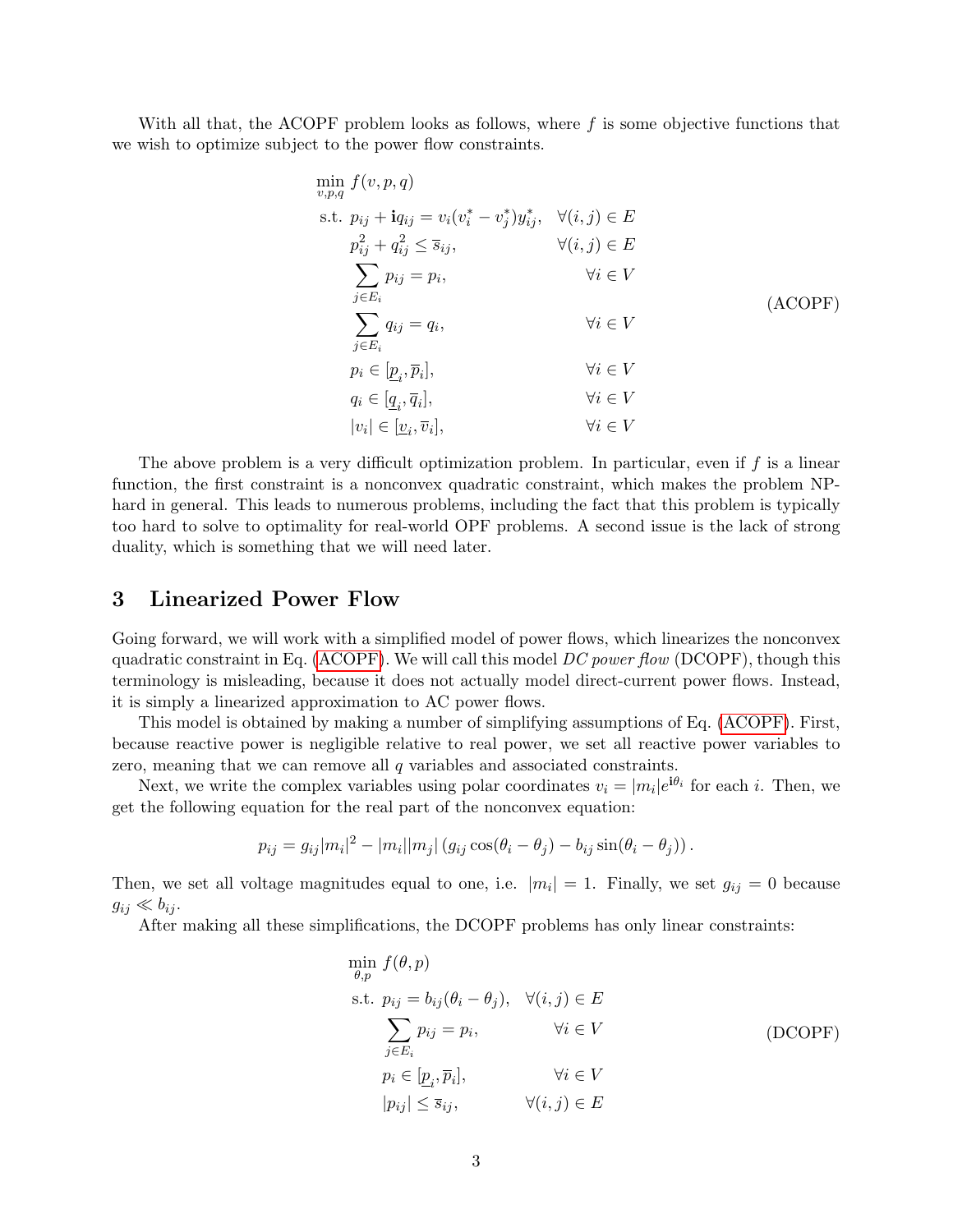If  $f$  is also a linear function, then Eq. [\(DCOPF\)](#page-2-1) is an LP.

In the formulation given here, each node  $i \in V$  has a single power flow  $p_i$  into it (if  $p_i > 0$ ) or out of it (if  $p_i < 0$ ).

### 4 Economic Dispatch

In practice, nodes are often thought of as locations that potentially have both generators and demands. While Eq. [\(DCOPF\)](#page-2-1) is completely general, it will be more convenient to include these multiple types of generators and demands in the model. To that end, let  $\Psi_i^D$  be the set of demands at node *i*, where each demand  $d \in \Psi_i^D$  has some utility  $u_d$  of receiving power, and some upper bound  $\overline{p}_d$  on how much power they can consume. Similarly, let  $\Psi_i^g$  be the set of generators at node *i*, where each generator  $g \in \Psi_i^G$  has some cost  $c_d$  of generating power, and a maximum generating capacity  $\overline{p}_g$ . If we now set our objective f to be equal to the social welfare of the resulting allocation, we get the following LP:

$$
\max_{\theta, p} \sum_{i \in V} \left( \sum_{d \in \Psi_i^D} u_d p_d - \sum_{g \in \Psi_i^G} c_g p_g \right)
$$
  
s.t.  $p_{ij} = b_{ij} (\theta_i - \theta_j),$   $\forall (i, j) \in E$  (1)

$$
\sum_{j \in E_i} p_{ij} = \sum_{g \in \Psi_i^G} p_g - \sum_{d \in \Psi_i^D} p_d, \qquad \forall i \in V \tag{2}
$$

<span id="page-3-0"></span>
$$
p_d \in [0, \overline{p}_d], \qquad \qquad \forall i \in V, d \in \Psi_i^D \tag{3}
$$

$$
p_g \in [0, \overline{p}_g], \qquad \qquad \forall i \in V, g \in \Psi_i^G \tag{4}
$$

$$
|p_{ij}| \le \overline{s}_{ij}, \qquad \qquad \forall (i,j) \in E \tag{5}
$$

A solution of this LP is referred to as economic dispatch because it maximizes efficiency. It also has a market equilibrium interpretation: let  $\lambda_i^*$  be the dual variable associated to Eq. [\(2\)](#page-3-0) in an optimal solution, i.e. an economic dispatch solution. Then  $\lambda_i^*$  can be thought of as the *locational marginal price* (LMP) of electricity at node *i*: each demand at *i* is charged this price, and each generator at  $i$  is paid this price per unit of electricity. In fact, a variant of this LP that takes into account additional operational constraints is used for pricing in many real-world electricity markets.

#### 4.1 Market Equilibrium Properties for Generators and Demands

If we consider the Lagrangified problem using the  $\lambda_i^*$  dual variables, we get the problem

$$
\max_{\theta,p} \sum_{i \in V} \left( \sum_{d \in \Psi_i^D} u_d p_d - \sum_{g \in \Psi_i^G} c_g p_g \right) + \sum_{i \in V} \lambda_i^* \left( \sum_{g \in \Psi_i^G} p_g - \sum_{d \in \Psi_i^D} p_d - \sum_{j \in E_i} p_{ij} \right)
$$
  
s.t.  $p_{ij} = b_{ij} (\theta_i - \theta_j),$   $\forall (i,j) \in E$  (6)

<span id="page-3-1"></span>
$$
p_d \in [0, \overline{p}_d], \qquad \qquad \forall i \in V, d \in \Psi_i^D \tag{7}
$$

$$
p_g \in [0, \overline{p}_g], \qquad \qquad \forall i \in V, g \in \Psi_i^G \tag{8}
$$

$$
|p_{ij}| \le \overline{s}_{ij}, \qquad \qquad \forall (i,j) \in E \tag{9}
$$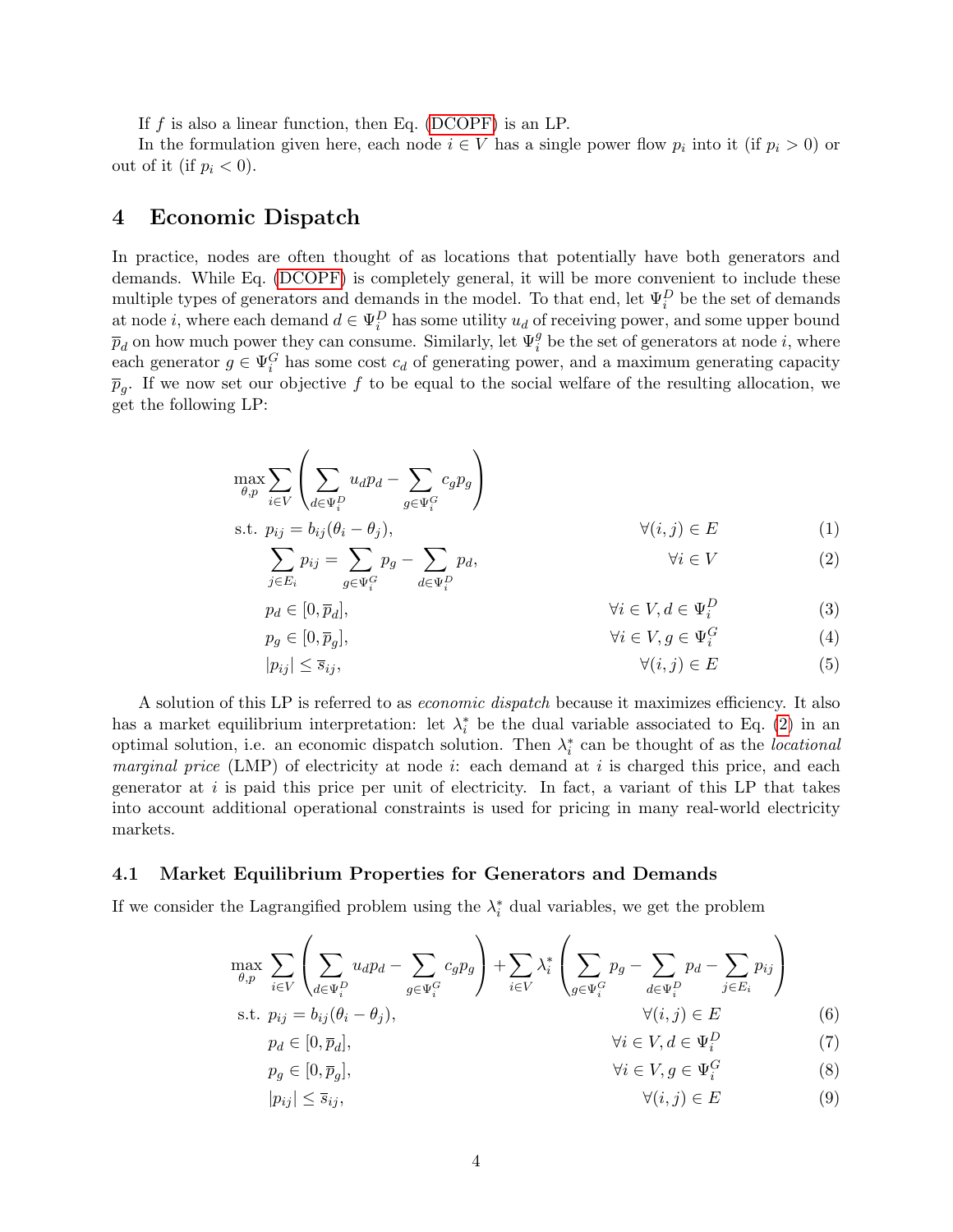Now, if we consider the problem faced by an individual generator  $g \in \Psi_i^G$  for some node i, in order to maximize their own utility they would like to solve the problem

$$
\max_{p_g} (\lambda_i^* - c_g) p_g
$$
  
s.t.  $p_g \in [0, \overline{p}_g]$  (10)

But we can see that the Lagrangified LP decomposes along generators, in the sense that  $p_q$  appears only in its own constraint Eq. [\(8\)](#page-3-1), and with the exact same coefficients as in the individual generator utility maximization problem. Thus, by stationarity conditions, we get that the value  $p_g^*$  from the economic dispatch solution is also optimal for the individual generator given  $\lambda_i^*$ . A completely analogous argument shows that each demand also maximizes its utility.

It follows from the above that the prices and allocation from economic dispatch constitute a market equilibrium.

#### 4.2 Spatial Arbitrage

Finally, let us try to understand the transmission variables  $p_{ij}$  which also depend on  $\lambda_i$  in the objective of Eq. [\(8\)](#page-3-1). Consider the following problem given the optimal  $\lambda^*$ :

<span id="page-4-0"></span>
$$
\max_{p_{ij}} \sum_{i \in V} \lambda_i^* \sum_{j \in E_i} p_{ij}
$$
\n
$$
\text{s.t. } p_{ij} = b_{ij}(\theta_i - \theta_j), \quad \forall (i, j) \in E
$$
\n
$$
|p_{ij}| \le \overline{s}_{ij}, \qquad \forall (i, j) \in E
$$
\n
$$
(11)
$$

This can be thought of as a spatial arbitraging operation. Since  $\sum_{j\in E_i} p_{ij} = \sum_{d\in \Psi_i^D} p_d - \sum_{d\in \Psi_i^G} p_g$ , we know that  $\lambda_i^* \sum_{j \in E_i} p_{ij}$  is the excess payment at node i, which can be either positive or negative. While individual line revenues for the arbitrageur may thus be positive or negative, we see that Eq. [\(11\)](#page-4-0) maximizes all the possible ways of transferring power across the network, given the prices. By a similar argument as before, we see that the economic dispatch solution optimally solves the spatial arbitrage problem. Thus, if we let the transmission operator collect these excess payments, then the transmission operator acts as a spatial arbitrageur, who optimally tries to buy and sell power while satisfying the (linearized) transmission constraints.

#### 4.3 Economic Dispatch as a Mechanism

The economic dispatch framework derived in this section gives us a way to use markets to allocate power consumption and generation:

- Have every demand and generator submit their utility per unit of electricity, along with the consumption and generation caps
- Compute an economic dispatch solution for who generates and consumes what
- Charge everyone according to the dual prices

This is how allocation and pricing is performed in many of the spot markets used by various ISOs. Spot markets run on a frequent basis (e.g. every five minutes), and determine generation and consumption for any uncommitted load and generation capacity. I stress the uncommitted part here, because some generators and demands will already have entered binding contracts on price and quantity in earlier markets, such as the day-ahead market.

We now investigate a few properties that would be nice to have for this market.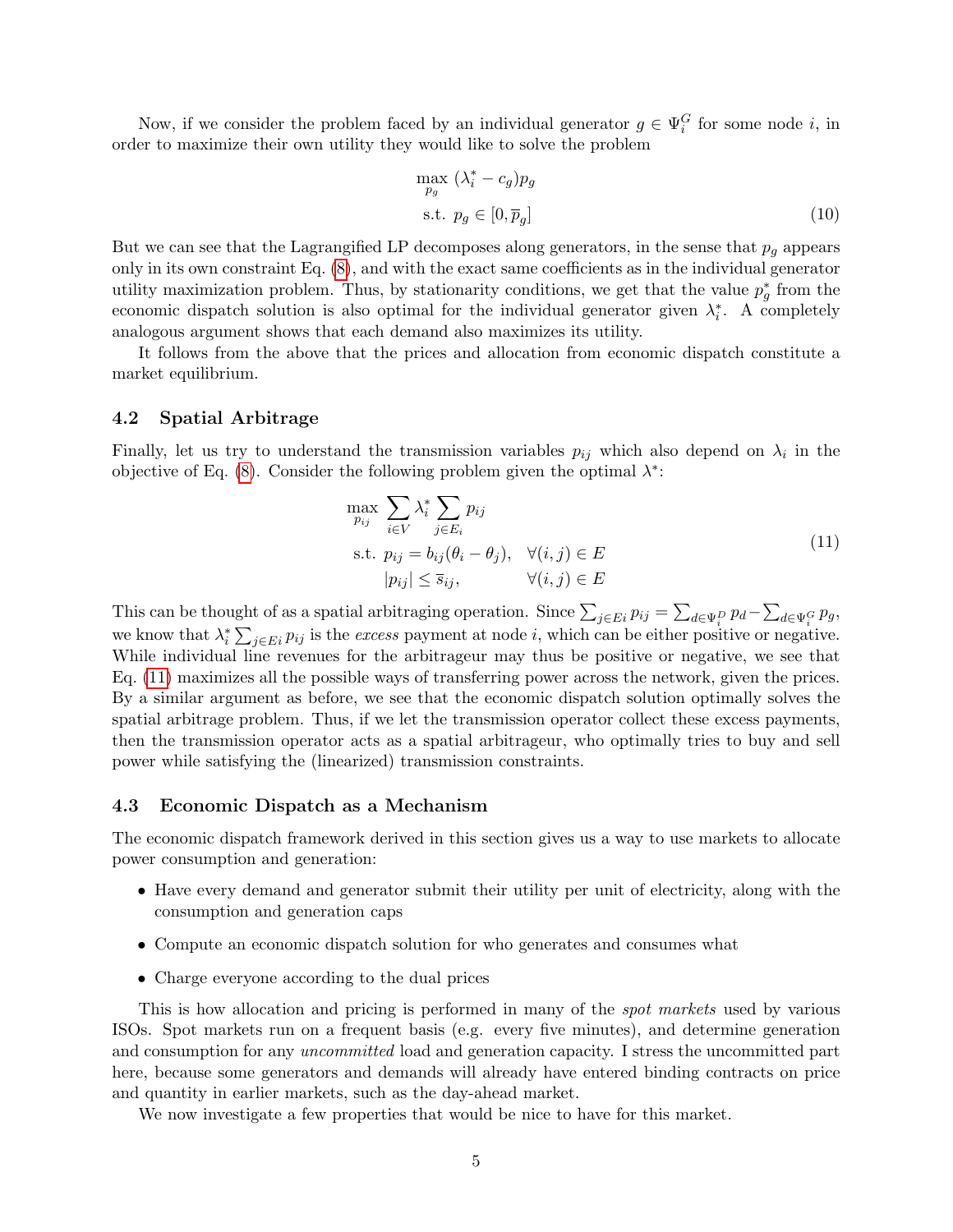- Truthfulness: Unfortunately this mechanism is not truthful. To see this, note that while each participant acts optimally *given* the prices, they can themselves influence the prices. If one considers a network with a single node, then it is straightforward to see that some generator and demander end up being the two entities setting the marginal price. They could then misreport in order to shift this price.
- **Efficiency**: if the submitted bids are truthful, then we would get efficiency by definition of the economic dispatch model. That said, we already noted that this mechanism is easily seen to not be truthful. A second concern for efficiency is that we introduced a lot of approximations in order to arrive at an LP.
- Budget balance: The ISO needs to ensure that after paying generators and charging demands it ends up with a nonnegative amount of leftover money. However, we already saw in the spatial arbitrage section that the excess payments are captured via the  $p_{ij}$  variables, and the spatial arbitrager can make their utility at least zero, so revenue adequacy is guaranteed. ISOs are typically not allowed to make money either; for that reason the money made from spatial arbitrage is usually thought of as going to the providers of the transmission network, or towards additional investment in the network.
- Individual rationality: is every participant incentivized to participate in the market? This is easily seen to be true from the market equilibrium condition, as long as participants do not overstate their capacity, or report utilities/costs that are respectively higher/lower than their true values.

In addition to the approximations that we made going from ACOPF to DCOPF, this note also made some implicit assumptions. One of the biggest is that every generator can choose in continuous fashion how much electricity to produce. In practice, generators have various types of constraints on how they can change their output. For example, several types of energy producers require a long time to ramp up or down production (say up to a day), and they may have minimum generation levels for when they are turned on. This is the case for several traditional generators such as nuclear and coal. Natural gas also has similar constraints. This introduces a discrete nature into the problem: we may need a day or more to reach certain production levels, and so the real-time market is operating "too late" for some decisions to be made. This motivates the use of day-ahead markets, which we will study in the next lecture note.

Renewables also have different types of constraints on their production, that depend on the type of renewable. For example, wind generators are not necessarily able to adjust their output at all, and are thus required to produce electricity at whatever level the weather dictates. This can even lead to negative energy prices, depending on whether we have a cost-free way of handling excess power. All these constraints, as well as a general desire on the part of market participants for a certain amount of predictability in their revenues, necessitate additional market mechanisms that allow us to settle some generation and consumption further in advance than the spot market allows. This will be the topic of the next note.

# 5 Historical Notes

A good book on the optimization aspects of the power grid is Taylor [\[3\]](#page-6-0). This book also has some coverage of energy markets. Kirschen and Strbac [\[1\]](#page-6-1) has extensive coverage of the economic aspects of energy system.